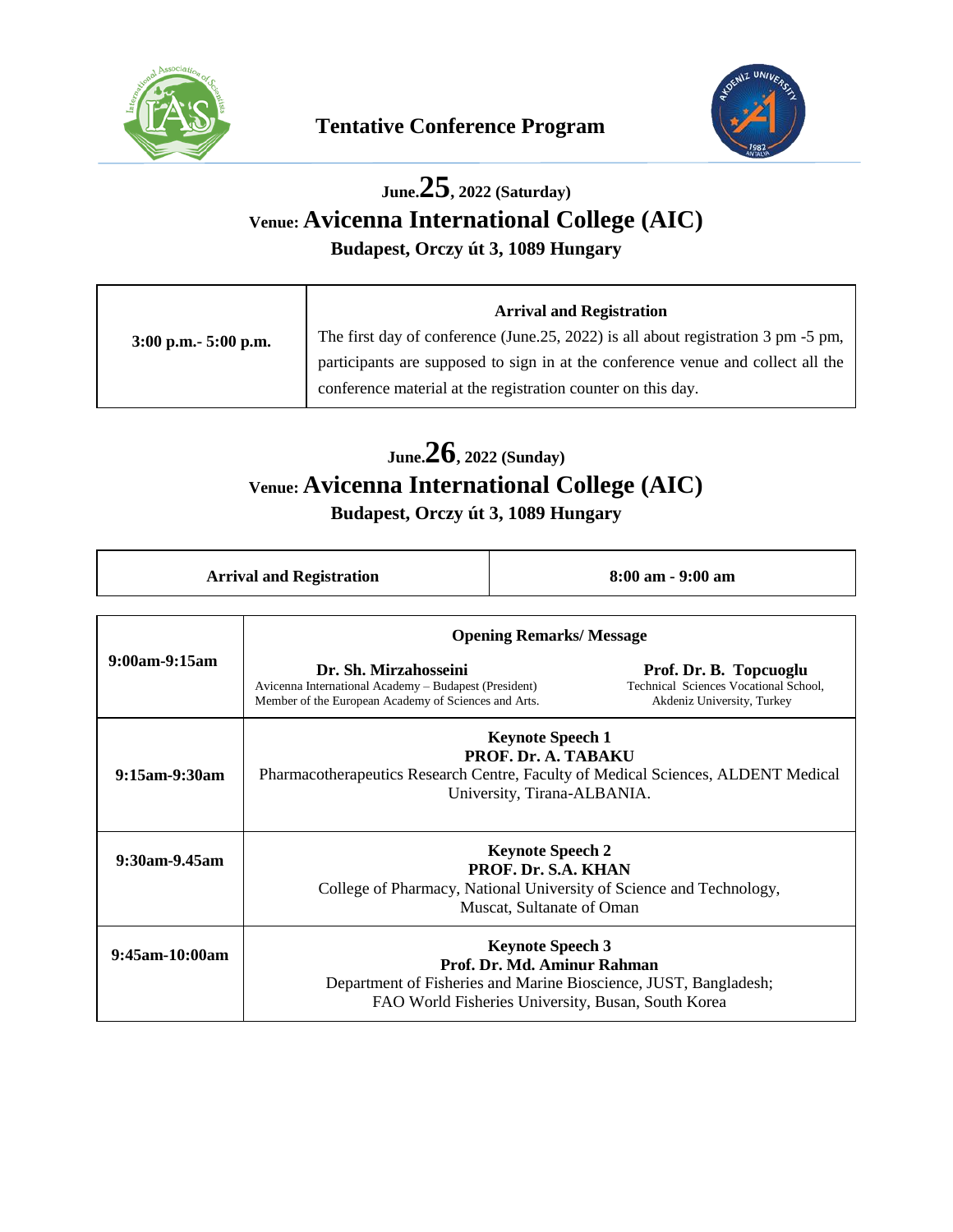



| $10:00am -$<br>10:15am | <b>Keynote Speech 4</b><br>Prof. Dr. B. Topcuoglu<br>Technical Sciences Vocational School, Akdeniz University,<br>Antalya, Turkey.                |
|------------------------|---------------------------------------------------------------------------------------------------------------------------------------------------|
| $10:15$ am-<br>10:30am | <b>Keynote Speech 5</b><br>Prof. Dr. L. Y. MOOI<br>Faculty of Medicine and Health Sciences, Universiti Tunku Abdul Rahman,<br>Selangor, Malaysia. |
| $10:30-11:00$          | <b>Photo Session &amp; Coffee Break</b>                                                                                                           |

#### **SESSION-I (AUTHORS ORAL PRESENTATION)**

**Time: 11:00 am-13:15 pm**

**13:15 pm - 14:00 pm LUNCH**

**SESSION-II (AUTHORS ORAL PRESENTATION) Time: 2:00 pm-4:00 pm**

**Coffee Break 4:00 pm- 4:15 pm**